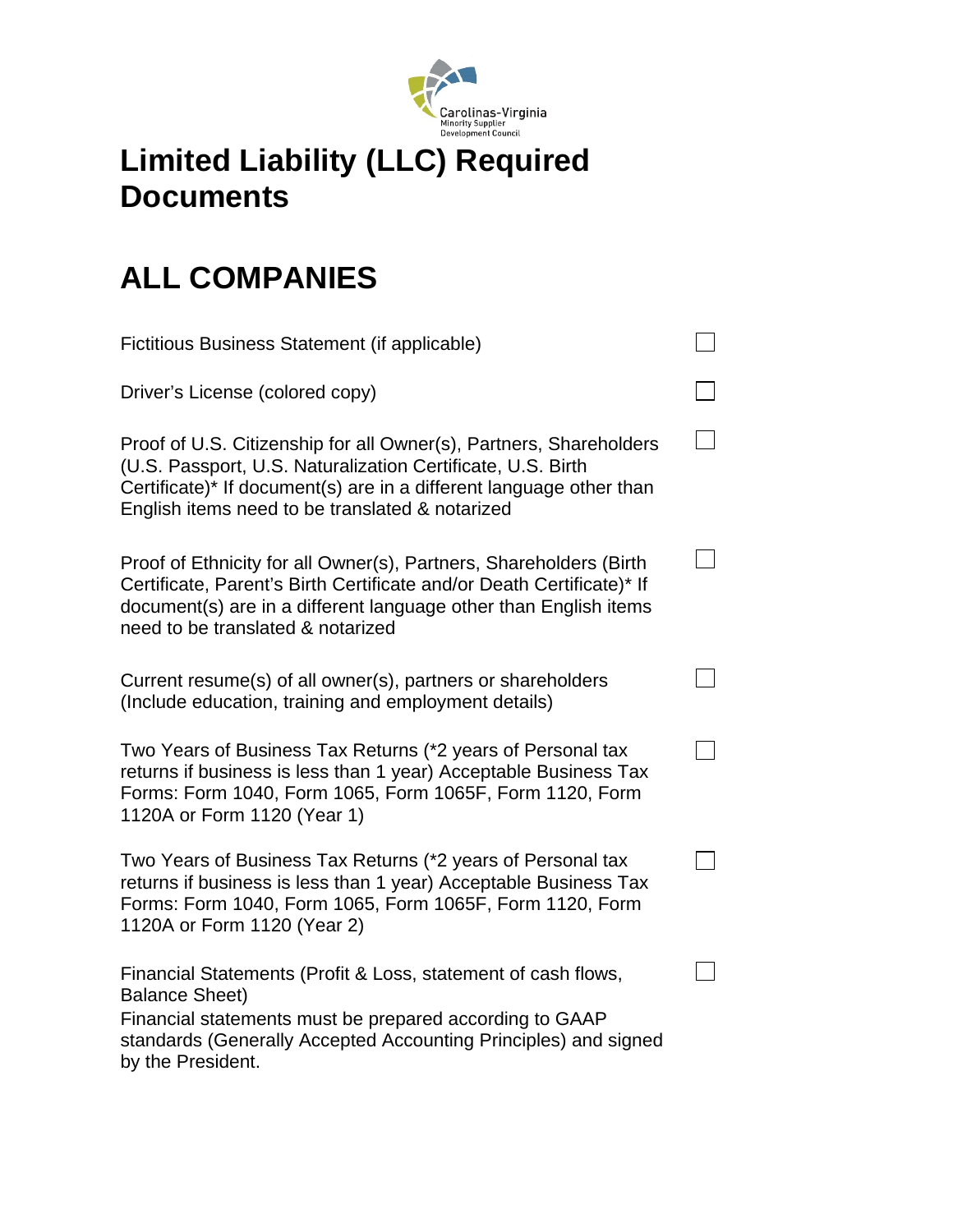

| Notes Payable (if any)                                                                                                                   |  |
|------------------------------------------------------------------------------------------------------------------------------------------|--|
| Applicable Operating Business License and/or permits                                                                                     |  |
| Business Lease Agreements(s) (If home based, submit Security<br>Deeds, Title Deed, Property Taxes and/or Lease Agreement)                |  |
| Occupational License and/or Business Tax Receipt (issued by Tax<br>Collector, required even if 1 person or home based)                   |  |
| Equipment Rental and Purchase Agreements (if applicable)                                                                                 |  |
| Contract or work history for the past three years (if applicable)<br>(name/contact, type of work performed or type of contract received) |  |
| Equipment owned or available (include description of equipment,<br>year acquired, and current value)                                     |  |
| Proof of Bonding Capacity (if applicable)                                                                                                |  |
| Bank Signature Card (copy signature card or letter from bank<br>indicating authorized signers)                                           |  |
| Indian/Native Americans Blood Degree Certificate (i.e. tribal<br>registry letter, tribal roll register number) [if applicable]           |  |
| Declaration of Certification of Minority Status                                                                                          |  |